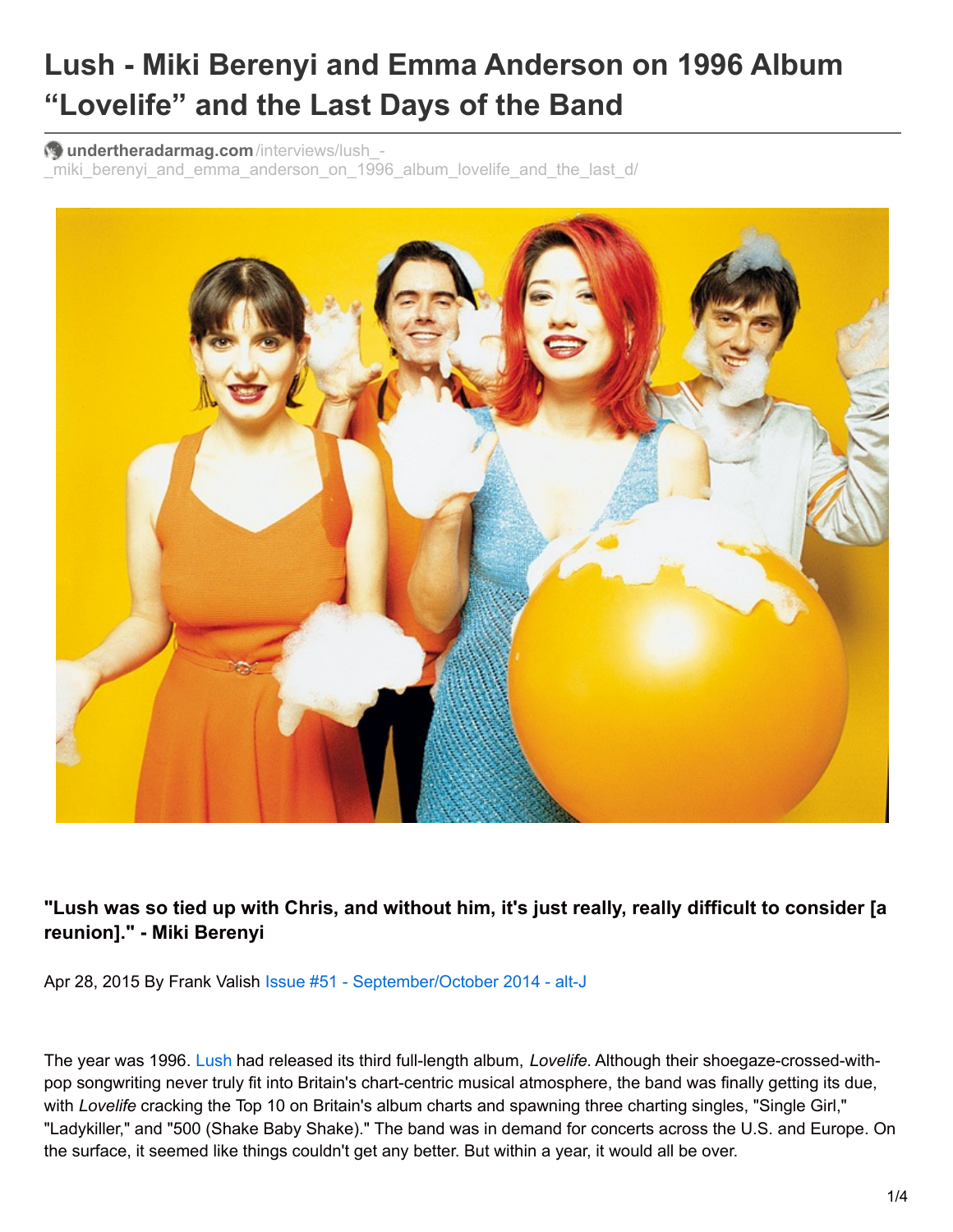Lush formed in London in 1988, fronted by school friends Emma [Anderson](http://www.undertheradarmag.com/artists/emma_anderson/) (guitars/vocals) and Miki [Berenyi](http://www.undertheradarmag.com/artists/miki_berenyi/) (vocals/guitars), along with Chris Acland (drums) and Steve Rippon (bass). After releasing a series of EPs that garnered Lush attention in the U.K., including 1990 cover stories for both *Melody Maker* and *NME*, Rippon left and was replaced by Philip King just prior to the release of the band's full-length debut. *Spooky*, released in 1992, was an album that showcased the dream-pop soundscapes and ethereal melodies of the band's two frontwomen and propelled Lush to recognition in America with a gig on 1992's Lollapalooza festival.

Lush returned with its 1994 sophomore album, *Split*, which met somewhere in the middle between shoegaze and the sounds of the burgeoning Britpop scene. It was an exhausting album to make, with the band struggling to find the right sonic mix across different producers, engineers, and studios, and dealing with management that was increasingly assertive in its push for the band to hit it big in America. Despite the strength of singles "Hypocrite" and "Desire Lines," critical and popular opinion on the album was mixed. By the end of the *Split* tour, the band was fed up. For its third album, the band needed a change.

"We'd gotten so battered by the experience of *Split* that we made it a bit smaller," says Berenyi from London, where she now lives with her 13-year-old daughter and 9-year-old son. "We weren't quite as tossed about by the will of record companies trying to get us to work with big-name producers and pushing us and prodding us in different directions. We felt a little bit more like we could assert how we wanted the record to go, and that meant a much more stripped-back sound."

*Lovelife* is an album that, on the surface, seems to skew closer to the Britpop sounds of the day than the band's previous albums, and the album was received as such. "Single Girl" and "Ladykillers," the two singles that preceded the album's release in Britain, were jubilant slices of driving melodic guitar pop that could have easily bested any Oasis or Blur single to date. And on "Ciao!," Berenyi duetted with Pulp's Jarvis Cocker, who himself was riding a Britpop wave on the strength of 1995's *Different Class*.

"Probably more than anything, people were appreciating that we were a bit more commercially successful over here, because back then, people used to really look at chart positions," says Anderson. "Maybe there was a sort of sigh of relief, like, 'Lush is actually on [British weekly television program] *Top of the Pops* at last.' We were on daytime television. We were playlisted on Radio 1. The press acknowledged that and gave us more press. It was kind of that domino effect."

Yet at the same time as the accolades came in, especially in the U.K., Lush's motives were being questioned. With the increasingly guitar pop textures of *Lovelife*, somewhat to the exclusion of the hazy shoegaze soundscapes of past records, some in the media wondered whether Lush had jumped a trend.

"I'm not going to say that we were trying to be Britpop," says Berenyi. "Because that's just horrendous. I think the world went Britpop, or certainly Britain went Britpop. I think we just carried on doing the same thing, actually. I don't think there's a huge amount of difference between songs like [*Split* track] 'Hypocrite' and 'Ladykillers' in terms of spirit."

"It was annoying," adds Anderson, "because people go, 'Oh, *Lovelife*, they've gone all pop.' But actually, we've always had pop songs. 'For Love' [from *Spooky*] was a pop song. And so was 'Sweetness and Light' [from 1990's singles compilation, *Gala*]. It wasn't obscure music. It was always really accessible, songs that were written in a very traditional manner. We were never an experimental sonic band."

Add to this mix the pressures of touring, and the powder keg was getting ready to explode. From the days of *Split*, Lush's management pressured the band to do whatever it took to "break" America. Aside from The Cranberries and a handful of other artists, becoming a huge Stateside hit was in the '90s was relatively unprecedented for European bands. And even with a change of management prior to *Lovelife*, little changed in the attitude toward the band, the house of cards finally tumbling in an ill-imagined tour with Goo Goo Dolls and Gin Blossoms in the summer of 1996.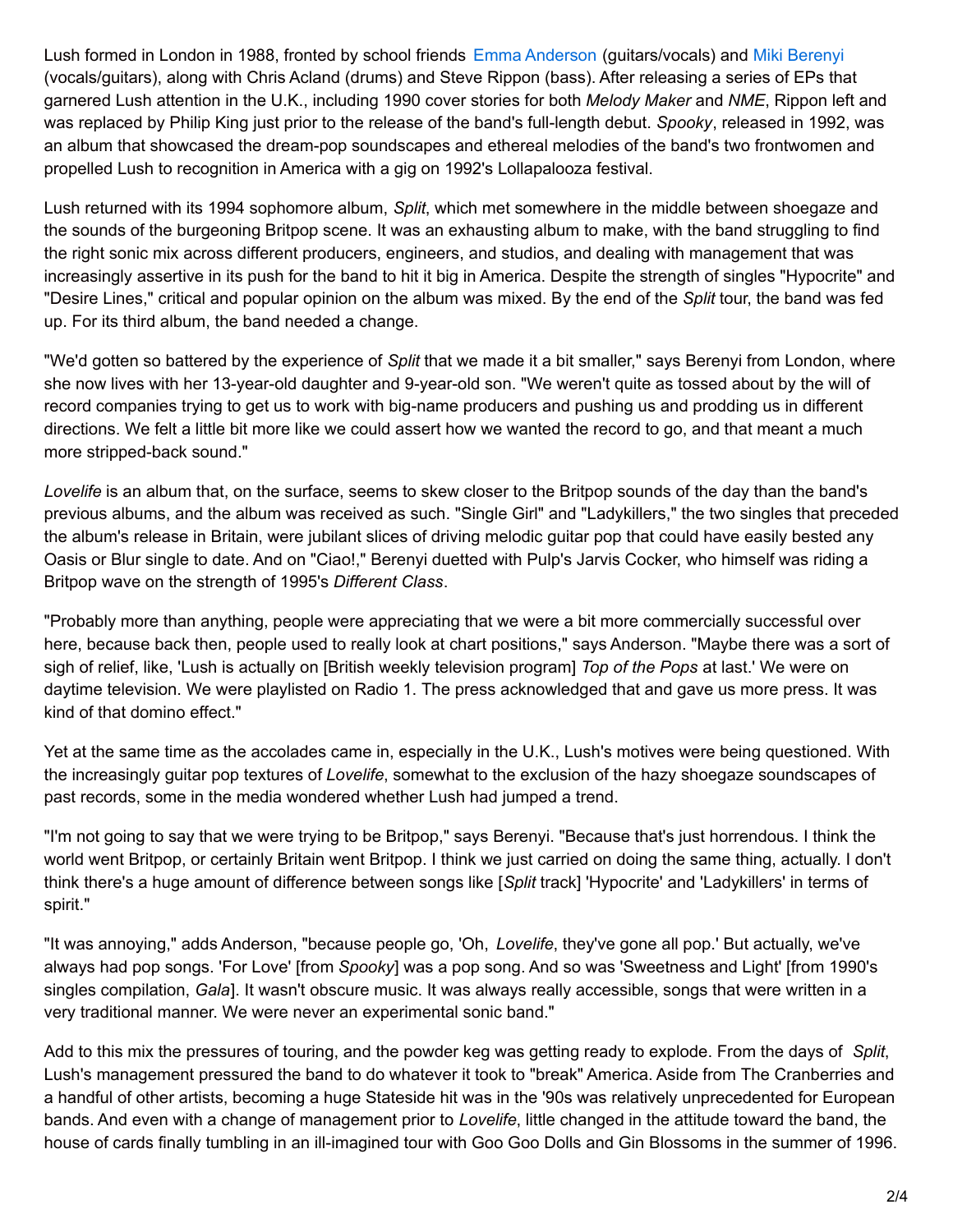"They were totally obsessed," says Anderson, who makes no secret about her adversarial relationship with the band's management at the time. "They used to sit in meetings and say, 'Oh, next album we'll just do America. We won't even bother with Britain.' Just to wind me up. I thought, 'Well maybe there won't be a next album.'... By the time we did that Gin Blossoms/Goo Goo Dolls tour, I think everyone had just retreated into themselves. It was just a nightmare."

"We were just being told what to do and we were doing it, and it was a mistake," she continues. "You get to the point where you sort of go, 'Why am I doing this?' We were actually doing quite well in Britain. We had a Top 10 album and three Top 30 singles. 'Maybe we should be planning to go back there and do some festivals, and capitalizing on that.' But it was like, 'No, you have to go back to America. You've got to go back to America.' And at the end I thought, 'Fuck this. I'd rather work in an office.'"

"I think I'd completely lost my mind by that point," says Berenyi. "I wasn't in a very good place. We'd been tossed about in so many different directions that I just thought, 'Alright, I'm just going to do what they fucking tell us to do.' Which wasn't great, because actually then I think Emma felt completely unsupported in the fact that she really wasn't happy with the direction that we were being pushed in. And she was right. But I just don't think I had any fight left in me. It was ludicrous, but it was just chasing that prize."

Finally, Anderson had enough and sat down with Berenyi and King to state her intentions. The band had one more European tour on the books, and Anderson was committed to finish her obligation, but after that, she was out.

"I actually did think they could carry on without me," says Anderson. "Suede carried on without Bernard Butler. And other bands carry on without a guitarist and it's fine. When you're really unhappy, there's nothing to argue with. I was really unhappy. That's the end of the story. And that's where it stopped. Obviously, I did feel a lot of mental anguish over it. I wasn't like, 'Fuck them.' It was like, 'If I leave, it's a big deal, but at the same time I can't really go on like this.' The management had presented us with a contract and it was really hardcore, and I thought, 'I'm not signing that.' I think Miki and Phil were a bit more, 'Well, it's best to carry on and maybe things will be different.' But I thought, 'I can't. I can't take a chance and do this again.' Chris wasn't there. I told Miki and Phil. I said, 'Look, I really think I want to leave.' They weren't surprised."

Says Berenyi of the pressures that led to the band's dissolution: "I remember Tanya Donelly, when she was in Belly, saying that she just wanted to sell to the however many hundred thousand or something people who bought her records. That's quite a lot of people. I'm quite happy with that. But of course you're not really allowed to do that. You have to keep pushing and pushing and pushing, and hope that you're going to become a billion selling act, without really acknowledging that to become that billion selling act means knocking off quite a few corners from the way you operate and the kind of stuff that you write, which we didn't really want to do. If anything, after *Lovelife*, when we considered whether we were even going to carry on or not, Emma just said, 'I can't just make another *Lovelife*. I want to go right back and make something quite small and personal.' And we were like, 'Yep, well let's do it.'"

Of course, it was not meant to be. Just days after Anderson spoke to Berenyi and King about leaving the band, tragedy struck. Acland was found, on October 17, 1996, hanged in his parents' home in Cumbria. The death was ruled a suicide. Acland was only 30 years old.

"When I first heard, I didn't believe it," says Anderson. "My friend told me. It was the days before mobile and I had been out all day, so I turned up at my friends' house. People couldn't get a hold of me. They'd been leaving messages on my home phone, but I'd been out shopping and I went straight to her house. She opened the door and went, 'Chris is dead.' And I thought, 'Who's Chris? Is this one of your mates?' A second later the penny dropped. That's how little I expected it to happen. God. There's not a lot else you can say. It was awful and it still is awful. Sometimes I think, he'd be 49 now or something. Maybe he might have had children. It's really, really sad. The thing is, he was such a funny upbeat guy. He was the popular one in the band. He was always such a pleasure to be around because he was so funny and quick-witted and likeable and popular. No one could really say a bad word about him. He was just a brilliant bloke."